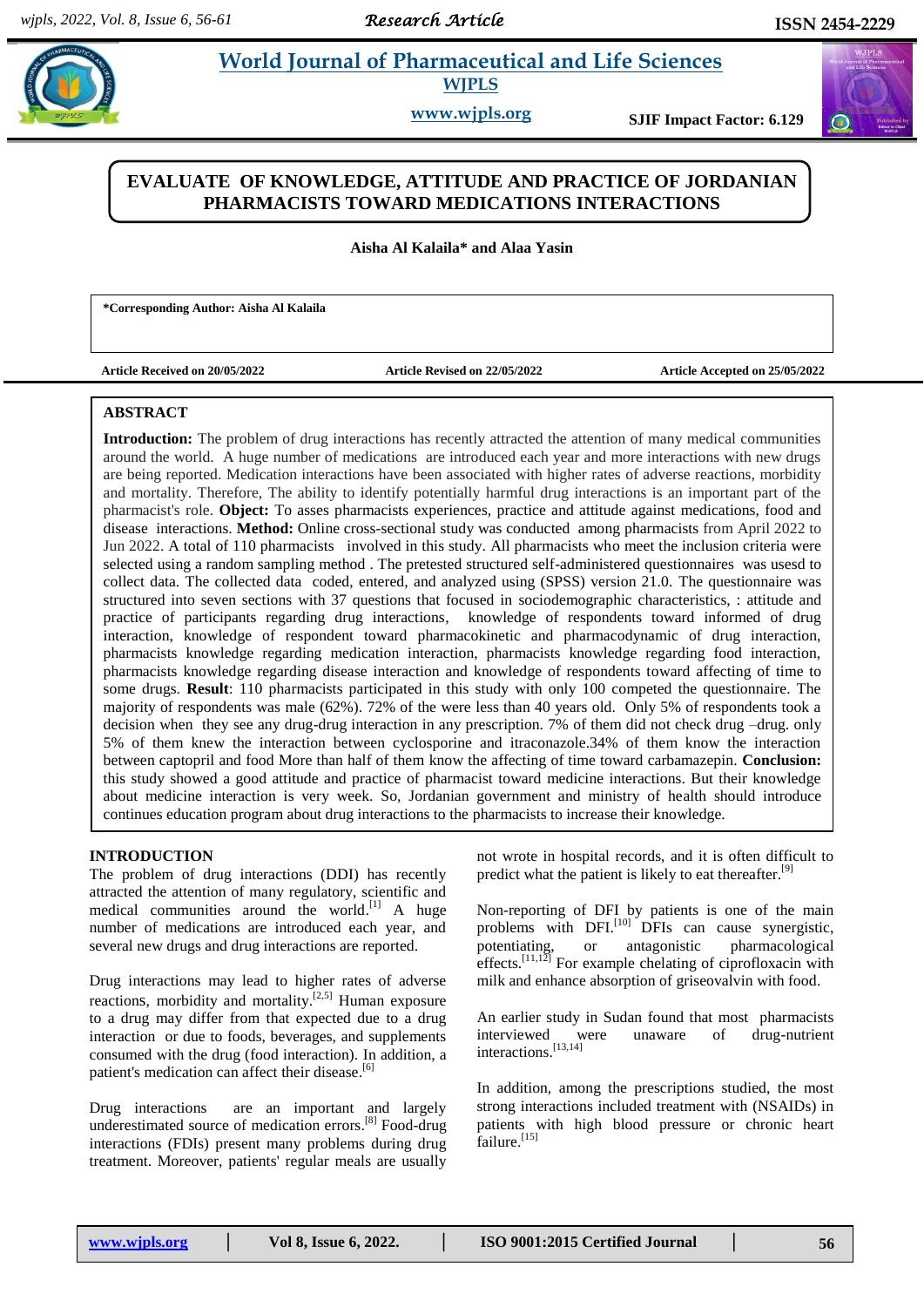However, polypharmacy is associated with an increased risk of  $DDI^{[17]}$ , which increase exponentially with the number of drugs used simultaneously $^{[18]}$ , and drug interactions may mask the desired effects of drugs on the disease.

Epidemiological pharmacological studies conducted primarily in Europe and the US have identified various levels of potential DDI ranging from 10% to 70%.<sup>[15, 19,</sup>] 20,21]

Some drugs interact more actively with others (for example, NSAIDs, ACE inhibitors, aspirin, metronidazole ,etc are listed. As a result, in Jordan , as in other developing countries, irrational medicine use and the frequency of drug-drug interactions are reported to be high.<sup>[22,24]</sup>

General practitioners and pharmacists are important healthcare professional with the necessary knowledge and skills and are expected to play an effective role in working with their patients to prevent these problems.<sup>[29]</sup>

However, because some doctor do not counsel well with patients, they are usually asked about their medical history and given enough advice to see if there are potential DDI.<sup>[25-30]</sup> Therefore, they are more prone to drug interactions.

Clinical pharmacology also ensures that adverse reactions are minimized by avoiding medicines which have serious side effects. Thus, the pharmacist plays an important role in the detection, prevention and notification of side effects of medications. [31]

The aim of this study was to evaluate of knowledge, attitude and practice of Jordanian pharmacists toward medications interactions.

## **RESULTS**

Part One: sociodemographic characteristics 110 pharmacists participated in this study with only 100 competed the questionnaire. The majority of respondents was male (62%). 72% of the were less than 40 years old. the minority of them have master degree (5%).further results are shown in table 1.

|  | Table 1: Sociodemographic characteristics. |  |  |
|--|--------------------------------------------|--|--|
|--|--------------------------------------------|--|--|

|                       | $\frac{0}{0}$ | $\frac{0}{0}$ |
|-----------------------|---------------|---------------|
| 1- Gender             |               |               |
| male                  | 62            | 62            |
| female                | 38            | 38            |
| $2 - Age$             |               |               |
| Less than 40 year     | 72            | 72            |
| 40 year-50year        | 15            | 15            |
| More than 50          | 13            | 13            |
|                       |               |               |
| 3-years of experience |               |               |
| less than 6 years     | 25            | 25            |

| 6 years to less than 10 years | 55 | 55 |
|-------------------------------|----|----|
| More than 10 years            | 20 | 20 |
|                               |    |    |
| 4-graduates level             |    |    |
| Bachelor                      | 51 | 51 |
| Pharm D                       | 43 | 43 |
| <b>Masters</b>                |    |    |

Part two: attitude and practice of participants toward medicine interactions: 31% of respondents took course of drug-drug interaction during university study. Only 5% of respondents took a decision when they see any drugdrug interaction in any prescription. the minority of them (5%)counseled the patients about their medication ,food , herbal products, OTC. further results are shown in table2.

**Table2: attitude and practice of participants toward medicine interactions.**

|                                                                                                | Yes           | No            |
|------------------------------------------------------------------------------------------------|---------------|---------------|
|                                                                                                | $\frac{0}{0}$ | $\frac{0}{0}$ |
| 5-Did you take a course of drug-drug<br>interaction during university study                    | 31            | 69            |
|                                                                                                |               |               |
| 6-Did you take any decision when see<br>any drug interaction                                   | 5             | 95            |
| 7-Did you dispense the drugs without<br>considering its interaction with any<br>medications    | 5             | 95            |
| 8-Did you counsel the patients about<br>their medication, food, herbal products,<br><b>OTC</b> | 5             | 95            |
| 9-Did you call the physicians if you see<br>any drug interaction in the prescribing            | 20            | 80            |

#### **Part Three: knowledge of respondents toward informed of drug interaction**

15% of them did not know the serious interaction between certain drugs.7% of them did not check drug – drug interaction for some prescriptions by books or internet. . further results are shown in table3.

#### **Table 3: knowledge of respondents toward informed of drug interaction.**

|                                                                                             | YES<br>$\frac{0}{0}$ | NO<br>$\frac{6}{9}$ |
|---------------------------------------------------------------------------------------------|----------------------|---------------------|
| 10-I know the serious interaction<br>between certain drugs                                  | 15                   | 85                  |
| 11-I used to check drug -drug<br>interaction for some prescriptions by<br>books or internet | 7%                   | 23                  |
| 12-Health care professional should<br>update their knowledge about D-D<br>interaction       | 91                   | q                   |

### **PART FOUR: knowledge of respondent toward the reason of drug interaction.**

The pharmacists reported that interaction between medications may be due to 12% absorption,33%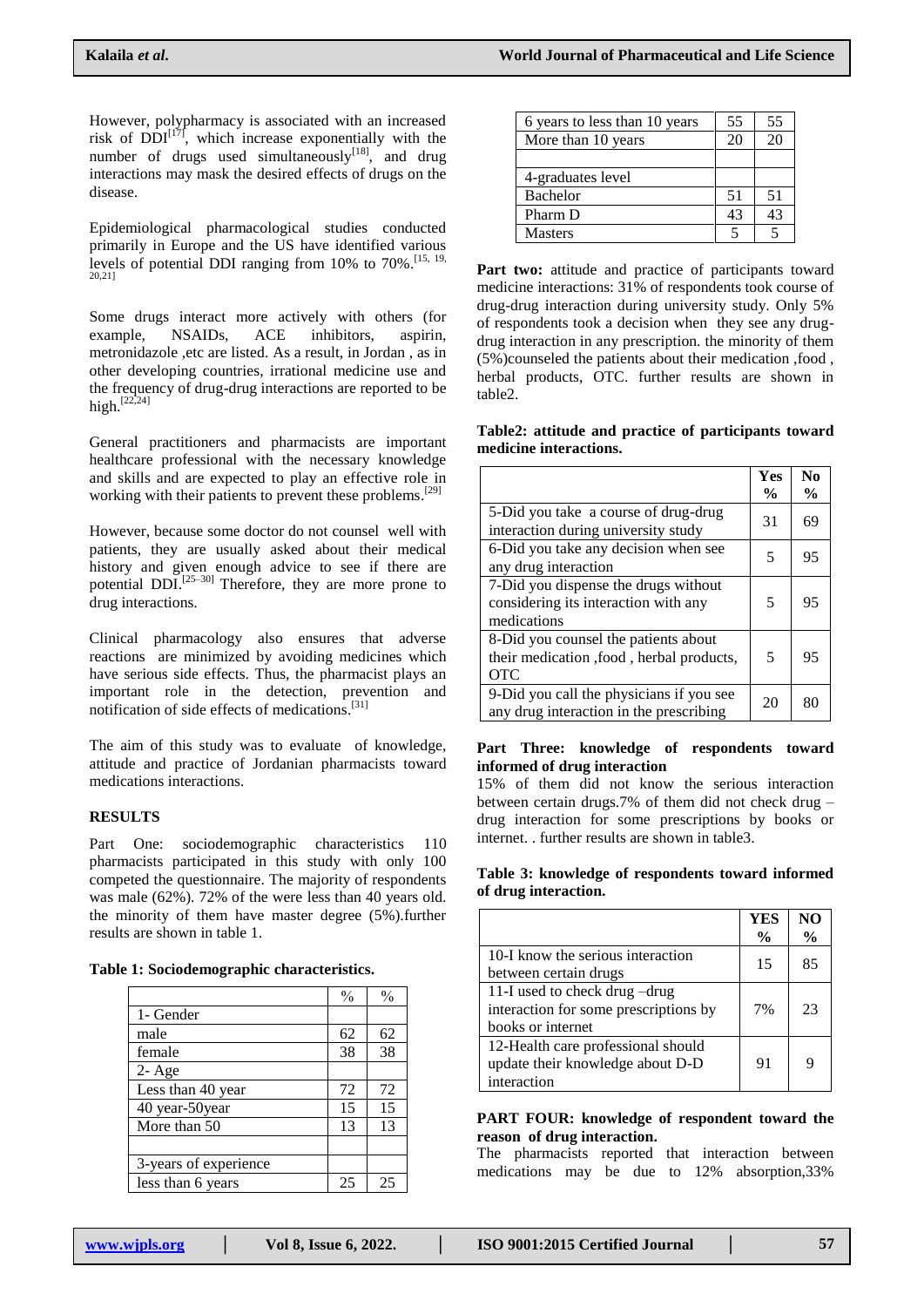execreion,etc….further results are shown in table 4 below.

## **Table 4: knowledge of respondent toward the reason of drug interaction.**

| 13-Interaction between medications | Absorption     |
|------------------------------------|----------------|
| may be due                         | 12%            |
|                                    | -metabolism    |
|                                    | 20%            |
|                                    | -excretion     |
|                                    | 33%            |
|                                    | -distributions |
|                                    | 33%            |
|                                    | -others        |
|                                    | 2%             |

**Part five: pharmacists knowledge** regarding **medication interaction**

More than half of them know the interaction of epanutin and simavastatin (55%).only 5% of them know the interaction between cyclosporine and itraconazole. Further result are shown in table 5.

**Table 5: pharmacists knowledge regarding medication interaction.**

| <b>Medications interactions</b> | Yes           | $\bf N_0$     |
|---------------------------------|---------------|---------------|
|                                 | $\frac{0}{0}$ | $\frac{0}{0}$ |
| 14-Epanutin-simvastatin         | 55            | 45            |
| 15-Omeprazole-clopidogril       | 5             | 95            |
| 16-Tetracyln-ferrus             | 32            | 68            |
| 17-Cyclosporine-itraconazole    | 5             | 95            |
| 18-Ibrufen-aspirin              | 12            | 88            |
| 19-Smoking-theophllin           | 14            | 86            |
| 20-Epanutin-cyclosporin         | 12            | 88            |

#### **Part six: pharmacists knowledge** regarding **food interaction**

More than fifth of respondents(21%) knew the interaction between tetracycline and food.34% of them knew the interaction between captopril and food. Further result are shown in table 6.

**Table 6: pharmacists knowledge regarding food interaction.**

| <b>Food interaction</b>         | Yes<br>$\frac{0}{0}$ | N <sub>0</sub><br>$\frac{6}{9}$ |
|---------------------------------|----------------------|---------------------------------|
| 21-Warfarin-green leaf          | 32                   | 68                              |
| 22-Tetracylin-dairy products    | 21                   | 79                              |
| 23-Simvastatin-grab fruit       | 32                   | 68                              |
| 24-Captopril-food               | 34                   | 66                              |
| 25-Entric coated -empty stomach | q                    | 91                              |

#### **Part seven: : pharmacists knowledge regarding disease interaction**

Only 3% knew the interaction between aspirin and hemophilia. Less than quarter of respondent between sulidafil and nitrate. Further result are shown in table 7.

## **Table7: pharmacists knowledge regarding disease interaction.**

| <b>Disease interaction</b>         | Yes           | N <sub>0</sub> |
|------------------------------------|---------------|----------------|
|                                    | $\frac{0}{0}$ | $\frac{0}{0}$  |
| 26-Ibuprofen-peptic ulcer          | 98            |                |
| 27-ACE I- congestive heart failure | 48            | 52             |
| 28-Sulindafil-nitrate              | 22            | 88             |
| 29-Aspirin-Hemophilia              |               | 97             |
| 30-BB-asthma                       | 45            | 55             |

### **Part eight: knowledge of respondents toward affecting of time to some drugs**

More than half of them knew the affecting of time toward carbamazepin .Less than fifth of them knew the effect of time toward methotrexate. Further result s are shown in table eight.

| Table 8: knowledge of respondents toward affecting |  |  |
|----------------------------------------------------|--|--|
| of time to some drugs                              |  |  |

|                  | Yes           | No            |
|------------------|---------------|---------------|
|                  | $\frac{6}{9}$ | $\frac{6}{9}$ |
| 31-Carbamazepine | 55            | 45            |
| 32-Isotretinoin  | 22            | 88            |
| 33-Methotrexate  | 9             | 91            |
| 34-Omeprazole    | 88            | 22            |
| 35-NSAIDs        | 99            |               |
| 36-Levothyroxine | 45            | 55            |
| $37-ACEI$        | 45            | 55            |

## **4. DISCUSSION**

Respondents' attitudes and practices regarding drug interactions were assessed using these questions. The results showed that approximately (72%) of the respondents experienced drug interactions during their work, indicating a potential high frequency of drug interactions in the patient registry.

A similar surveyed which was conducted in Sudan<sup>[34]</sup> found that (67%) of surveyed pharmacists experienced drug interactions in their daily work, (16%) showed drug interactions and (5%) experienced DFI interactions.

The majority of them stated that they usually consider possible drug interactions before dispensing medications. If so, you should ask your patients about their medical history before submitting.

However, given their answer to this question: they regularly asked their patients about their medical history before taking their medications .(75.6%) of them reported that sometimes yes! This response is inconsistent with the extent to which preoperative drug interactions have been considered.

Protection against possible drug interactions is almost impossible, if not impossible, without obtaining an accurate medical history (review) of affected patients.<sup>[35]</sup> These results consistence with another study that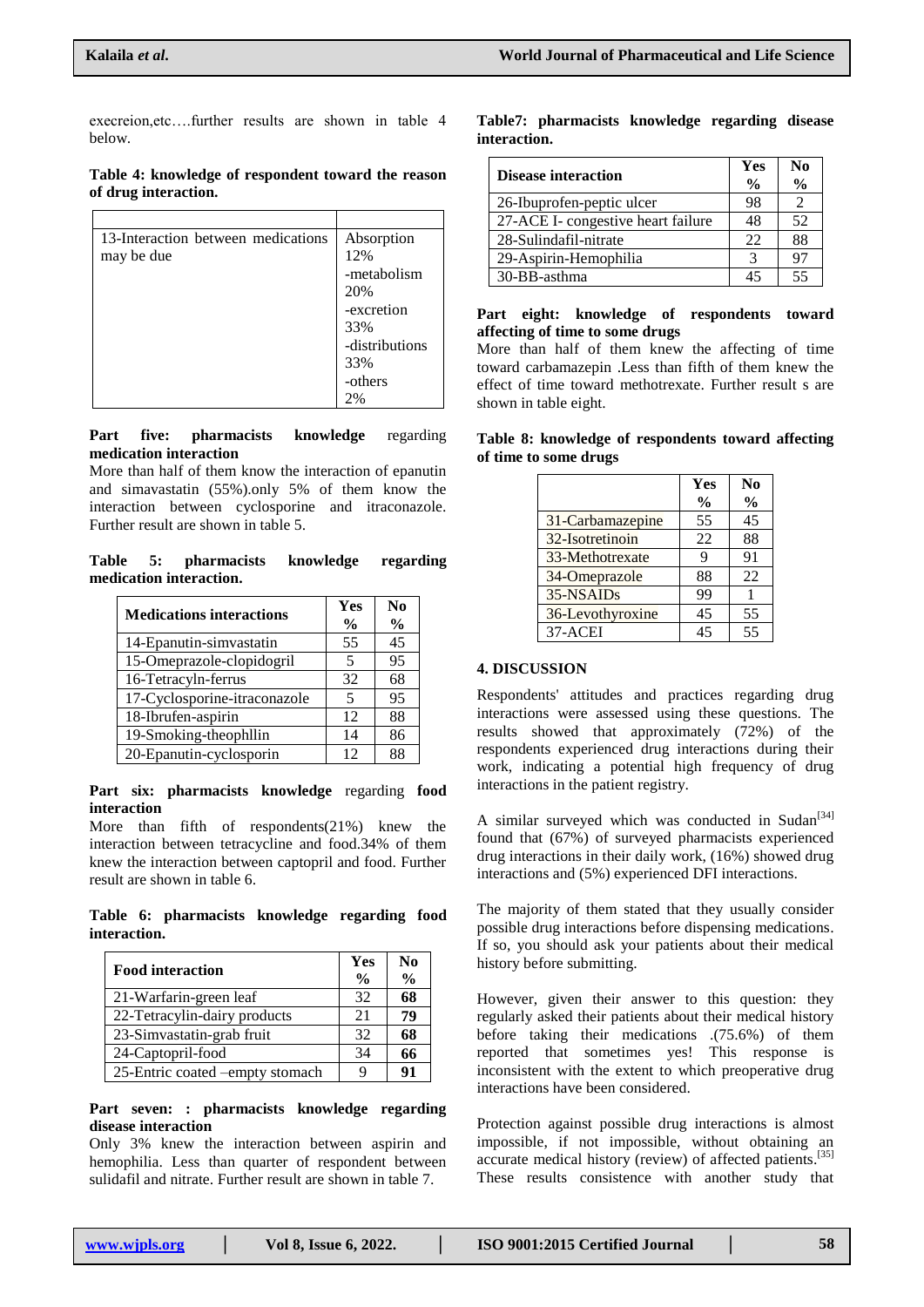conducted in Sudan which reported that over than half of patients of patients were not counseled by the examined physician or pharmacist on medication use and drug interactions. [29]

Only (22%) of the respondents confirmed that the doctors provided unconditionally agree with the opinion and decision of the district pharmacist. This percentage is considered very low. When the physician does not agree with the pharmacists more than half of the them interviewed, only inform the patient about the state.

The findings of this study reported poor coordination between doctors and pharmacists in this area. These results are inconsistence with another study which conducted in Sudan that reported an acceptable level of interprofessional communication and cooperation between the two parties.<sup>[36]</sup>

Many authors advocate closer coordination between different members of the medical staff, especially pharmacists and physicians, for the benefit of patients.<sup>[37-</sup>] 38]

It should be noted that the results of two previous studies that took part in Sudan found that about more than three quarter (66.4%) of the physicians surveyed indicated that they agreed with the pharmacists' decision and opinion.<sup>[39]</sup>

Almost the same perception of doctors about community pharmacists is expressed in a study which conducted in Sudan.<sup>[36]</sup>

To ensure that drug interactions do occur, healthcare providers (HCPs) have used drug interaction testing guidelines and/or existing software for the same purpose.

Approximately (72.8%) of the subjects indicated that they regularly use such reliable tools, knowing that respondents have completed refresher courses on drug interactions.

This improves respondents ability to easily and reliably identify potential drug interactions that are often overlooked. Pharmacists can access individual databases to help your doctor and patients.

The knowledge of community pharmacists about the purpose of changes in drug interactions in vivo is very important as it allows the prediction and therefore detection and prevention of any potential prescription drug interactions.

According to previous study that took part in India<sup>[41]</sup>, pharmacists should inform patients about food – drug interaction. The results of this study reported that pharmacists' knowledge of drugs and their interactions with juices was not much higher than expected.

A study that took part in Sudan concluded that: ―Additional training and a combination of knowledge and experience on drug-food reactions among healthcare professionals to ensure proper consultation with patients is essential to ensure optimal treatment results.<sup>[14]</sup>

These low results are consistence to those of previous studies, which highlight the lack of knowledge of DF interactions among health professionals.<sup>[10, 14, 45, 46]</sup>

Due to the scientific competence of the pharmacists surveyed, the B.Pharm respondents surprisingly gave more correct answers than the M.Pharm respondents. The results of the study did not show a significant relationship between the respondents' knowledge of drug interactions and their long-term experience  $(P = 0.99)$ . This is consistence with another study that took part in Nigeria.<sup>[48]</sup>

On the one hand, pharmacists are in charge of carrying out medical and pharmaceutical agreements and must be immunized or updated on drug interactions. Additionally, pharmacy associations are required to provide advanced training programs (CPDs) for pharmaceutical professionals to limit their professional qualifications. It should be noted that globally there is little research on the knowledge and skills of pharmacists on drug interactions.

## **4. CONCLUSION**

Poor of knowledge of the pharmacists appear in this study. Insufficient knowledge of the various forms of drug interaction can lead to poor patient counseling and adverse medical outcomes.

Therefore, higher education and a combination of knowledge and experience of drug interactions among pharmacists are essential to ensure effective patient counseling and optimal treatment outcomes.

Appropriate and rational basic training courses and integration of knowledge among health professionals are useful to optimize the use of medicines.

## **REFERENCES**

- 1. Farkas D, Shader RI, von Moltke LL, Greenblatt DJ. Mechanisms and consequences of drug-drug interactions. In: Gad SC. Preclinical Development Handbook: ADME and Biopharmaceutical Properties. Philadelphia; John Wiley and Sons, 2008; 879-917.
- 2. Juurlink DN, Mamdani M, Kopp A, et al. Drug-drug interactions among elderly patients hospitalized for drug toxicity. JAMA, 2003; 289(13): 1652-8.
- 3. Knijff-Dutmer EA, Schut GA, van de Laar MA. Concomitant coumarin-NSAID therapy and risk for bleeding. Ann Pharmacother, 2003; 37(1): 12-6.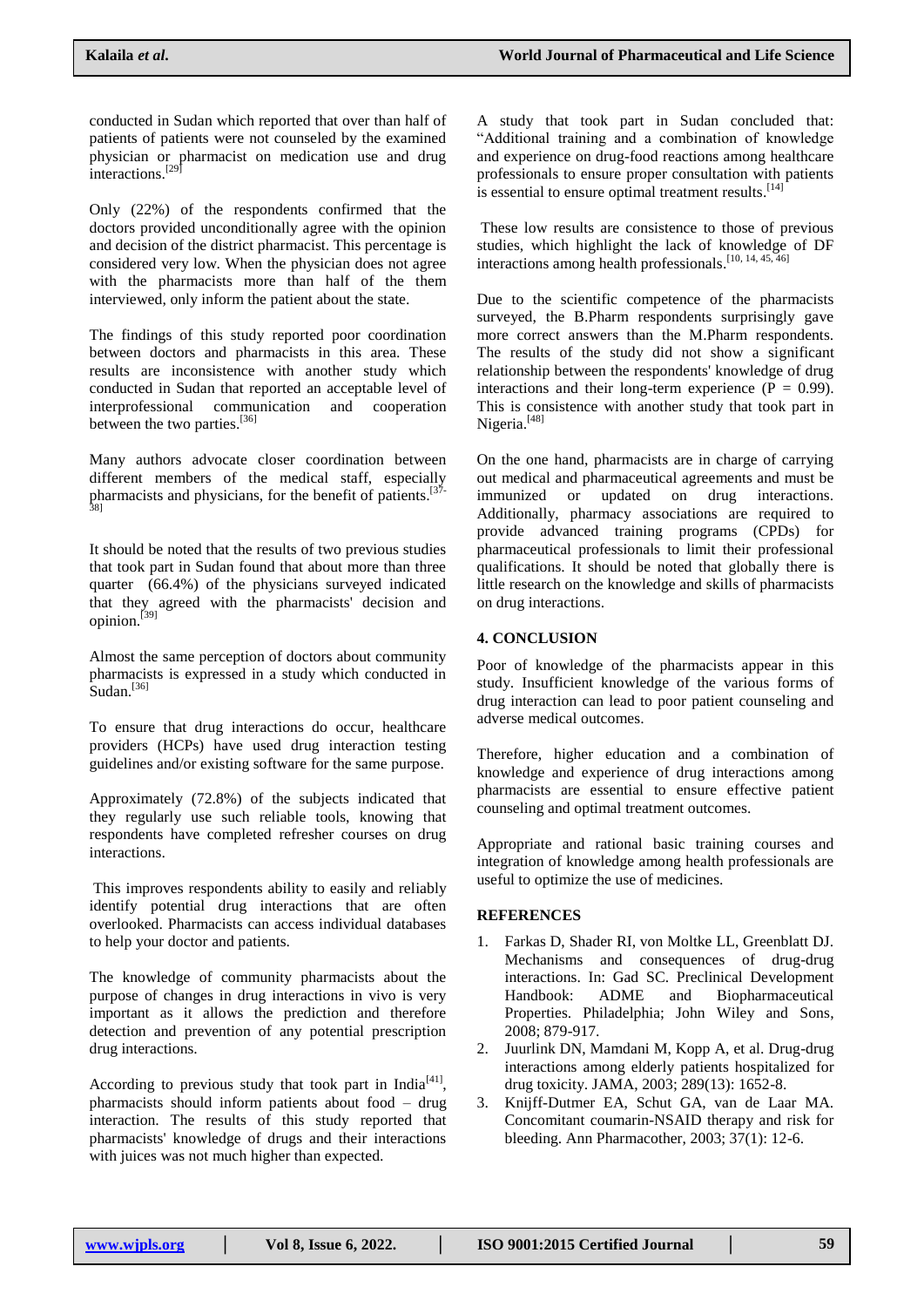- 4. Shad MU, Marsh C, Preskorn SH. The economic consequences of a drug-drug interaction. J Clin Psychopharmacol, 2001; 21(1): 119-20.
- 5. Ray WA, Murray KT, Meredith S, et al. Oral erythromycin and the risk of sudden death from cardiac causes. N Engl J Med, 2004; 351(11): 1089- 96.
- 6. Anne MH, Jennifer AP, Renee L, Heather McDonald, James DD, Mark C, Philip SW. Systematic Overview of Warfarin and its Drug and Food Interactions. Arch Intern Med, 2005; 1095- 1106.
- 7. Edward AH. Handbook of drug interactions. 3 rd ed., Hamilton press Inc. United states of America: 1976; 12.
- 8. Hansten PD. Appendix II: Important interactions and their mechanisms, In: Katzung BG. Basic and clinical Pharmacology. 9th ed., Boston; McGraw - Hill, 2004; 1110.
- 9. Bland SE. Drug-food interactions. J Pharm Soc Wisconsin, 1998; 14(Suppl 2): 28–35.
- 10. Benni JM, Jayanthi MK, Tubaki BR, Renuka M. Knowledge and awareness of food and drug interactions (FDI): a survey among health care professionals. Int J Pharmacol Clin Sci, 2012; 1(4): 97–105.
- 11. Bushra R, Aslam N, Khan AY. Food-drug interactions. Oman Med J, 2011; 26(2): 77–83.60 www.wjpr.net Vol 6, Issue 4, 2017. 424 Tokka et al. World Journal of Pharmaceutical Research
- 12. Otles S, Senturk A. Food and drug interactions: a general review. Acta Sci Pol Technol Aliment, 2014; 13(1): 89–102.
- 13. Pugh MJV, Starner CI, Amuan ME, Berlowitz DR, Horton M, Marcum ZA, et al. Exposure to potentially harmful drug-disease interactions in older community-dwelling veterans based on the healthcare effectiveness data and information set quality measure: who is at risk? J Am Geriatr Soc, 2011; 59(9): 1673–8.
- 14. Ali A A A, Abdallah AA. Evaluation of attitudes of the community pharmacists toward warfarin interactions. Sudan Medical Monitor, 2014; 35-38.
- 15. Dubova SVD, Reyes-Morales H, Torres-Arreola LDP, Suárez-Ortega M. Potential drugdrug and drug-disease interactions in prescriptions for ambulatory patients over 50 years of age in family medicine clinics in Mexico city. BMC Health Serv Res, 2007; 7: 147.
- 16. Veehof L, Stewart RE, Haaijer- Ruskamp FM et al. The development of polypharmacy. Fam Pract, 2000; 17: 261-7.
- 17. Bjerrum L, Søgaard, Hallas J et al. Polypharmacy in general practice differences between practitioners. Br J Gen Pract, 1999; 49: 195-8.
- 18. Atkin AP, Veitch PC, Veitch EM et al. The epidemiology of serious adverse drug reactions among the elderly. Drugs Aging, 1999; 14: 141-52.
- 19. Gagne, J.J., Maio, V. and Rabinowitz, C. Prevalence and Predictors of Potential DrugDrug Interactions in

Regione Emilia-Romagna, Italy. Journal of Clin Pharm Therap, 2008; 33: 141-151.

- 20. Glintborg, B, Andersen S.E. and Dalhoff K. Drug-Drug Interactions among Recently Hospitalized Patients— Frequent but Mostly Clinically Insignificant. Europ J Clin. Pharm, 2005; 61: 675- 681.
- 21. Vonbach, P., Dubied, A., Krähenbühl, S. and Beer, J.H. Prevalence of Drug-Drug Interactions at Hospital Entry and during Hospital Stay of Patients in Internal Medicine. Europ J Inter Med, 2008; 19: 413-420.
- 22. Cruciol- Souza J M, Thomson JC. Prevalence of potential drug-drug interactions and its associated factors in a Brazilian Teaching Hospital. J Pharm Pharmaceut Sci, 2006; 9(3): 427-433.
- 23. Ansari JA. Drug interactions and pharmacists. JYP, 2010; 2(3): 326-331.
- 24. Patel PS, Rana DA, Suthar JV, Malhorta SD, et al. A study of potential adverse drugdrug interactions among prescribed drugs in medicine outpatient department of a tertiary care teaching hospital. J Basic Cli Pharm, 2014; 5(2): 44-48. www.wjpr.net Vol 6, Issue 4, 2017. 425 Tokka et al. World Journal of Pharmaceutical Research
- 25. Awad AI, Himad HA. Drug –use practices in teaching hospitals of Khartoum State, Sudan. Euro J Clin Pharmacol, 2006; 62: 1087-1093.
- 26. Ahmed AM, Awad AI. Drug use practices at pediatric hospital of Khartoum State, Sudan. Ann Pharmacother, 2010; 44(12): 1986-30.
- 27. Mahmoud RK, Kheder SI, Ali HM. Prescribing rationality in Khartoum state, Sudan: An update. Sudan Med Monit, 2014; 9(2): 61-65.
- 28. Ahmed FMO. Evaluation of prescribing pattern in pediatric outpatient at Albuluk pediatric hospital (Sudan). IJIPSR, 2015; 3(4): 244-252.
- 29. Mudawi MME, Babiker SK, Khalil EN, et al. Evaluation of drug interactions in renal failure centers. JPPDR, 2014; 4(1): 4-7.
- 30. Doume AEA, Hassan KY, Eltayeb BA, et al. Patients' complaints against their doctors at Sudanese Medical Council. SMJ, 2009; 45(2): 82- 83.
- 31. Palanisamy S, Arul Kumaran KS, Rajasekaran A. A study on assessment, monitoring, documentation and reporting of adverse drug reactions at a multispecialty tertiary care teaching hospital in South India. Int J Pharm Tech Res, 2009; 4: 1519-22.
- 32. Elkhawad A O, Abdel Magied A, Hieba M, Gaily A, Edress I, The awareness of Sudanese pharmacists about drug-drug interaction. ―Ahfad Journal, 2013; 30(1): 47.
- 33. The Federal Ministry of Health, Federal General Directorate of Pharmacy; Annual pharmaceutical statistical report, 2014; 51.
- 34. Jamal et al. Pharmacist's interventions in reducing the incidences of drug related problems in any practice setting. ICPJ, January 2015; 4(2): 347-352.